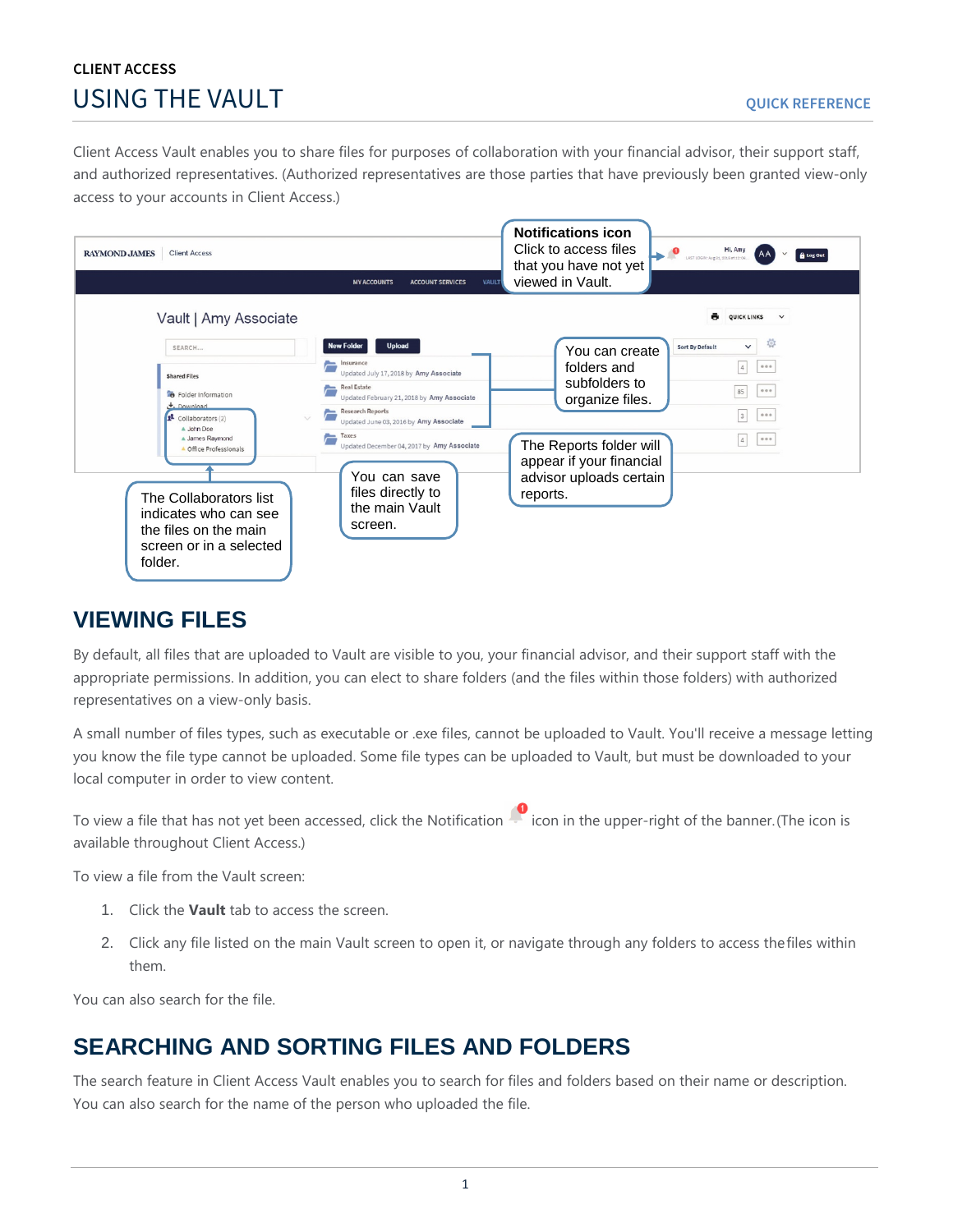To search, enter the search terms in the Search field and press **Enter**.

To sort the files and folders on the screen, click the **Sort By** drop-down menu and select an option.

## **UPLOADING FILES**

You, your financial advisor, and their support staff can upload files to Vault. (Authorized representatives cannot upload files to Vault.)

| <b>RAYMOND JAMES</b><br><b>Client Access</b>                                                                                                                                                                                  |                                                                                                                                                                                                                                                                                                                                                    | Hi, Amy<br><b>A</b> Log Out<br>-An<br>AJC<br>LAST LOGIN: Aug 31, 2018 et 12:06                                                                             |
|-------------------------------------------------------------------------------------------------------------------------------------------------------------------------------------------------------------------------------|----------------------------------------------------------------------------------------------------------------------------------------------------------------------------------------------------------------------------------------------------------------------------------------------------------------------------------------------------|------------------------------------------------------------------------------------------------------------------------------------------------------------|
|                                                                                                                                                                                                                               | <b>MY ACCOUNTS</b><br><b>ACCOUNT SERVICES</b><br><b>VAULT</b><br><b>MARKET INFORMATION</b>                                                                                                                                                                                                                                                         |                                                                                                                                                            |
| Vault   Amy Associate<br>Search<br>SEARCH<br>field<br><b>Shared Files</b><br><b>B</b> Folder Information<br>也 Download<br>$\mathbf{I}$ Collaborators (2)<br>$\sim$<br>A John Doe<br>A James Raymond<br>A Office Professionals | <b>Upload</b><br><b>New Folder</b><br>$\equiv$<br>Insurance<br>Updated July 17, 2018 by Amy Associate<br><b>Real Estate</b><br>=<br>Updated February 21, 2018 by Amy Associate<br><b>Research Reports</b><br>$\overline{\phantom{a}}$<br>Updated June 03, 2016 by Amy Associate<br>Taxes<br>$\equiv$<br>Updated December 04, 2017 by Amy Associate | ē<br>QUICK LINKS<br>Sort By<br>drop-down<br>Sort By Default<br>menu<br>$\vert$ 4<br>More Options<br>0.0.0<br>menu<br>3<br>0.0.0<br>0.0.0<br>$\overline{4}$ |

**Note:** One or more files can be uploaded at a time, but the maximum total file size per upload is 200 megabytes (MB).

To upload files to Vault:

- 1. Stay on the main Vault screen to upload the file there or navigate to the folder where you want the files tobe uploaded.
- 2. Click the  $\Box$  Upload button.

**Note:** To see the collaborators who will be able to view the file, click the Who will see my files? link on the Upload Files screen.

- 3. Do one of the following:
	- Click the **Select Files** button, navigate to the files you want to upload, and select them.
	- Drag and drop files to the area indicated on the Upload Files screen. The selected files appear on the Upload Files screen.

|                                                    | <b>Upload Files</b>       |                              |
|----------------------------------------------------|---------------------------|------------------------------|
| <b>Destination:</b><br>Vault » Shared Files        |                           |                              |
| <b>Select files</b>                                |                           |                              |
|                                                    | Drop files here to upload |                              |
| Vault - Spreadsheet Sample.xlsx<br>7.89 KB<br>XLSX |                           |                              |
| Clear                                              |                           |                              |
| Who will see my file(s)?                           |                           | <b>Upload Files</b><br>Close |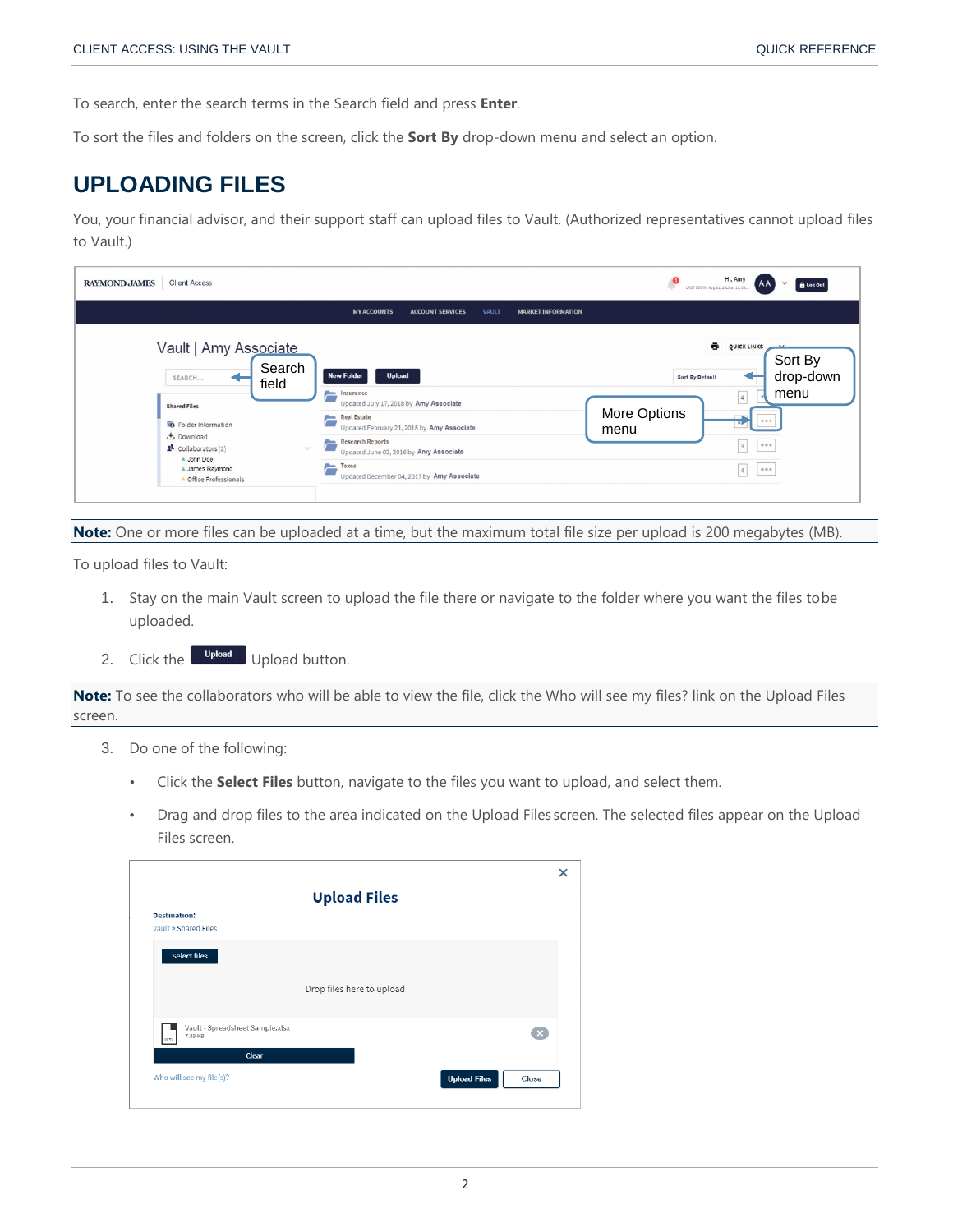- 4. Click the **Upload Files** button.
- 5. When the upload is complete, click the **Close** button to return to the Vault screen.

The files appear on the screen. Your financial advisor (and any authorized representatives that you've shared the folder with) are automatically notified that you have uploaded a file.

### **DOWNLOADING FILES**

You can download a file (or an entire folder) that has been uploaded to Vault. Be aware that downloading a folder with numerous large files can take a significant amount of time.

To download files from Vault:

- 1. Locate the file on the main Vault screen or by navigating through folders as needed. You can also search for the file.
- 2. Click the **More Options in the file of the file or folder and click Download.**

**Note:** If you open the document, the More Options **incluent** is also available in the document viewer window.

- 3. If you are downloading a folder, click **Yes** on the Confirm Download screen.
- 4. Select an option to open or save the file.

### **MOVING FILES**

You can move any files that have been uploaded to Vault:

- 1. Locate the file on the main Vault screen or by navigating through folders as needed. You can also search for the file.
- 2. Click the **More Options idea** icon for the file and select **Move**.
- 3. Select the new location on the Move File screen and click the **Save** button.

## **DELETING FILES**

You can delete any files that have been uploaded to Vault:

- 1. Locate the file on the main Vault screen or by navigating through folders as needed. You can also search for the file.
- 2. Click the **More Options** icon for the file and select **Delete**.

Note: If you open the document, the More Options<sup>111</sup> icon is also available in the document viewer window.

3. Click OK in the Delete File dialog box.

### **COMMENTING ON FILES**

You can comment on files that have been uploaded to Vault. When you add a comment to a file, your financial advisor and any authorized representatives that you've shared the folder with automatically receive an email notification. You do not have to take any action.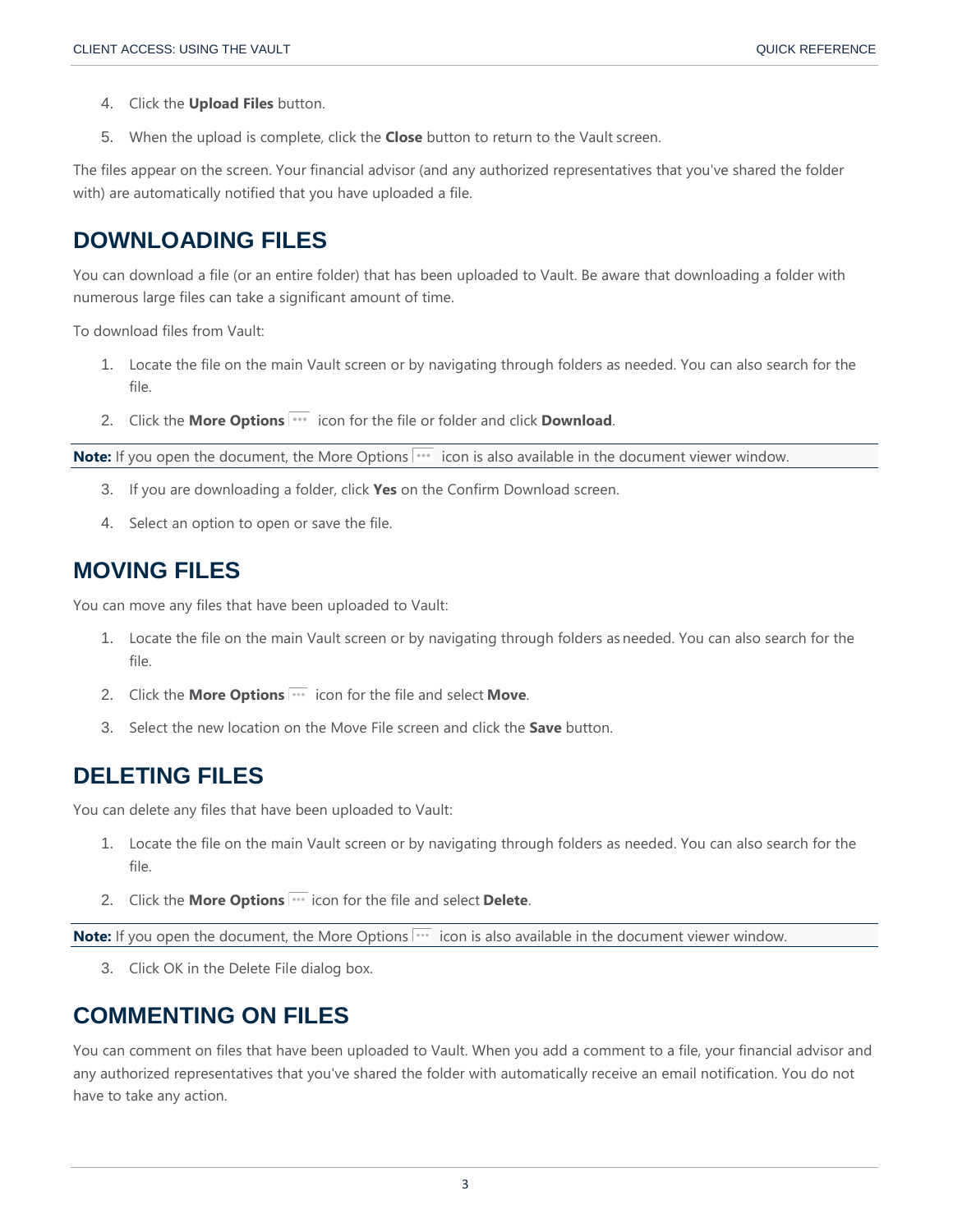When your financial advisor, office professional, or authorized representative comments on a file, you receive an email, unless you have turned off email notifications.

**Note**: Comments that have been added to a file in Vault cannot be deleted. To add a comment to a file:

- 1. Locate the file on the main Vault screen or by navigating through folders asneeded. You can also search for the file.
- 2. Click the **Enter a Comment** button to the right of the document viewer window.
- 3. Type your comment and click the **Save Your Comment** button.

| Home Inventory for Insurance-2015 |                    |         |         | <b>ENTER A COMMENT</b>   |
|-----------------------------------|--------------------|---------|---------|--------------------------|
| Items valued over \$500           |                    |         | ↳       | This is a sample         |
| Room                              | Item               | Value   |         | comment                  |
| Living Room                       | Home entertainment | \$1,800 |         |                          |
|                                   | Furniture          | \$5,500 |         | <b>SAVE YOUR COMMENT</b> |
|                                   | etc                | etc     |         |                          |
|                                   | etc                | Etc     |         | <b>CANCEL</b>            |
| Home Office                       | Computer           | \$900   |         |                          |
|                                   | Computer           | \$500   | omments |                          |
|                                   | Furniture          | \$2,500 |         |                          |
| Master Bedroom                    | Furniture          | \$3,000 |         |                          |
|                                   | Television         | \$700   |         |                          |

4. Click the **Close** button in the upper right corner to close the document viewer and return to the Vault screen.

## **ORGANIZING WITH FOLDERS**

You can create folders to organize the files in Vault. By default, all folders and files in Vault are visible to you, your financial advisor, and their support staff with the appropriate permissions.

In addition, you can elect to share a folder (and the files within it) with your authorized representatives on a view- only basis.

If your advisor shares certain reports with you, a system-generated "Reports" folder will appear in Vault. (The folder name "Reports" is reserved for this default folder, so you'll receive an error message if you try to use this name.)

### **CREATING A FOLDER**

You can create folders on the main screen or create subfolders within existing folders.

- 1. On the main Vault screen, navigate to the location where you want the folder created.
- 2. Click the **New Folder** New Folder button.
- 3. Type a name and a short description for the folder and click the **Save** button. (The folder name "Reports"is reserved by the system and cannot be used.)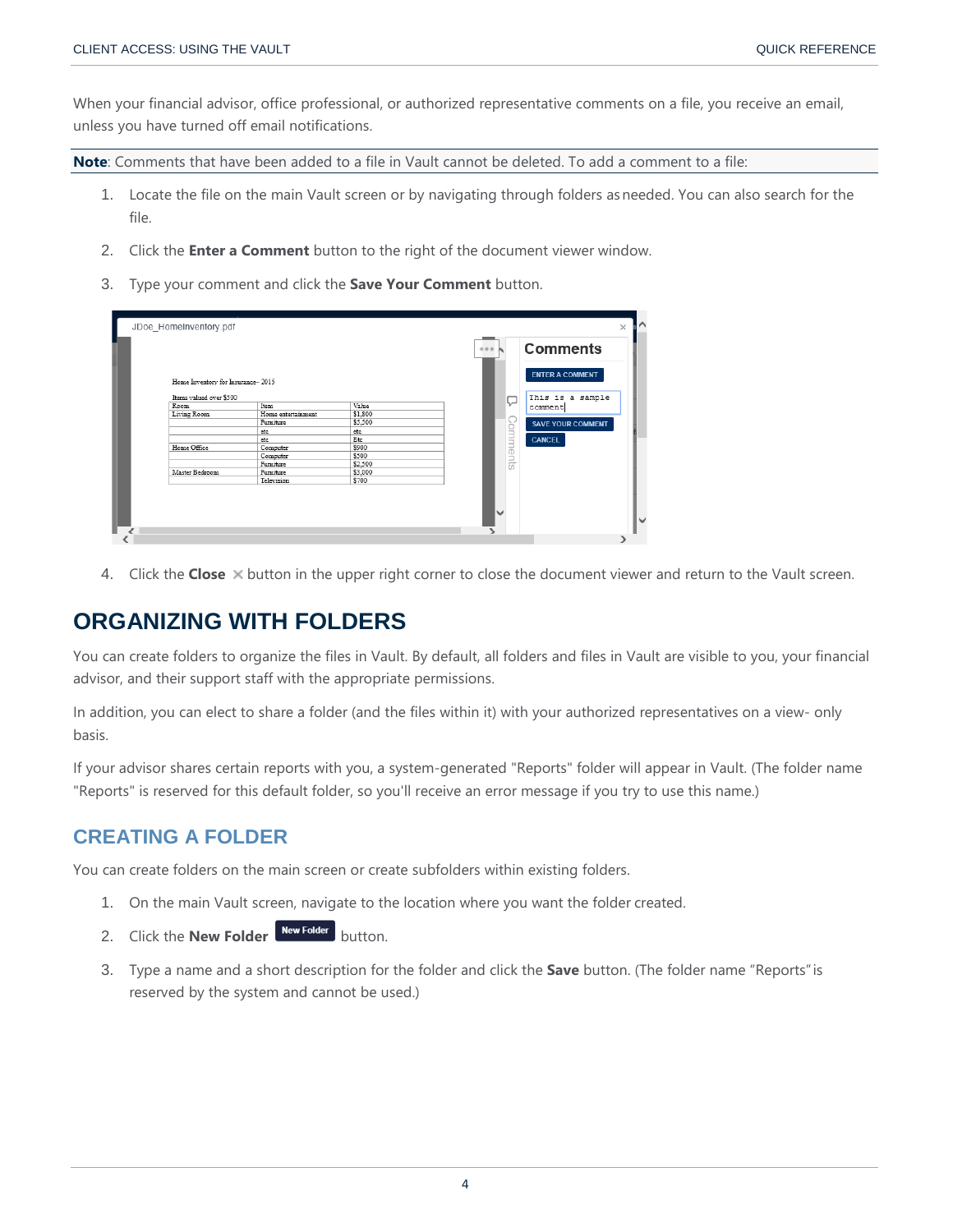| <b>Destination:</b><br>Vault » Shared Files | <b>New Folder</b>    |  |
|---------------------------------------------|----------------------|--|
| Name:                                       | <b>Sample Folder</b> |  |
| <b>Description:</b><br>(optional)           | 11                   |  |
|                                             | Save<br>Cancel       |  |

The new folder appears on the Vault screen. You can now upload and move files to the folder.

### **DELETING A FOLDER**

- 1. Locate the folder on the main Vault screen or by navigating through folders as needed. You can also search for the folder.
- 2. Click the **More Options ignal** icon to the right of the folder name and select Delete.
- 3. Click **OK** to delete the folder.

## **SHARING A FOLDER WITH AN AUTHORIZED REPRESENTATIVE**

You can elect to share folders with authorized representatives.

Authorized representatives can view, comment on, and download all files in a folder that has been shared with them, but they cannot upload or delete files. (Files located on the main Vault screen cannot be shared with authorized representatives; a folder must be created.)

To share a folder with an authorized representative:

- 1. Click the **More Options i.e.** icon to the right of the folder name and select **Share**.
- 2. Select the check box for the authorized representative or select the **All Users** check box to selectall authorized representatives.

|                       | <b>GENERAL INFORMATION</b> | <b>SHARING</b> |  |
|-----------------------|----------------------------|----------------|--|
|                       |                            |                |  |
|                       | People I Can Share With    |                |  |
| All Users             |                            |                |  |
| <b>√</b> Carl Carson  |                            |                |  |
| ▶ Other Collaborators |                            |                |  |
|                       |                            |                |  |

- 3. Click the **Save** button.
- 4. Select the folder and verify that the authorized representative's name appears in the Collaborators list in the left